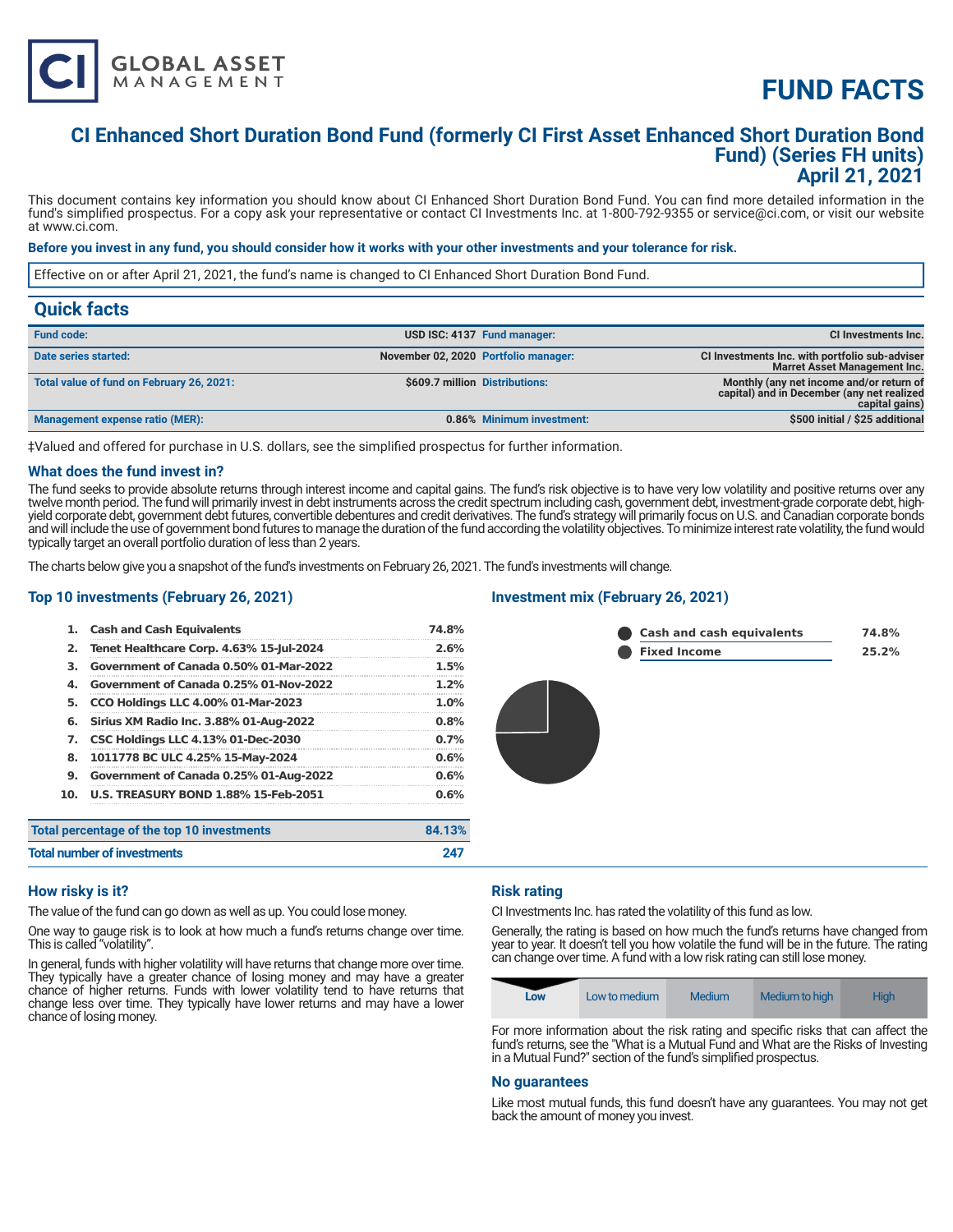## **CI Enhanced Short Duration Bond Fund (formerly CI First Asset Enhanced Short Duration Bond Fund) (Series FH units)**

#### **How has the fund performed?**

This section tells you how Series FH securities of the fund have performed since inception. Returns are after expenses have been deducted. These expenses reduce the fund's returns.

#### **Year-by-year returns**

Because Series FH has been distributing under a simplified prospectus for less than one calendar year, there is no data available for this section.

#### **Best and worst 3-month returns**

Because Series FH has been distributing under a simplified prospectus for less than one calendar year, there is no data available for this section.

#### **Average return**

Because Series FH has been distributing under a simplified prospectus for less than twelve consecutive months, there is no data available for this section.

#### **Who is this fund for?**

#### **This fund may be suitable for you if you:**

- want short-term bond exposure to minimize interest rate risk<br>• are primarily concerned with volatility reduction and income of
- are primarily concerned with volatility reduction and income generation  $\cdot$  want to receive requilar monthly cash flows (if any)
- want to receive regular monthly cash flows (if any)<br>• can tolerate low risk
- can tolerate low risk.

#### **A word about tax**

In general, you'll have to pay income tax on any money you make on a fund. How much you pay depends on the tax laws of where you live and whether you hold the fund in a registered plan, such as a Registered Retirement Savings Plan or a Tax-Free Savings Account.

Keep in mind that if you hold your fund in a non-registered account, fund distributions are included in your taxable income, whether you get them in cash or have them reinvested.